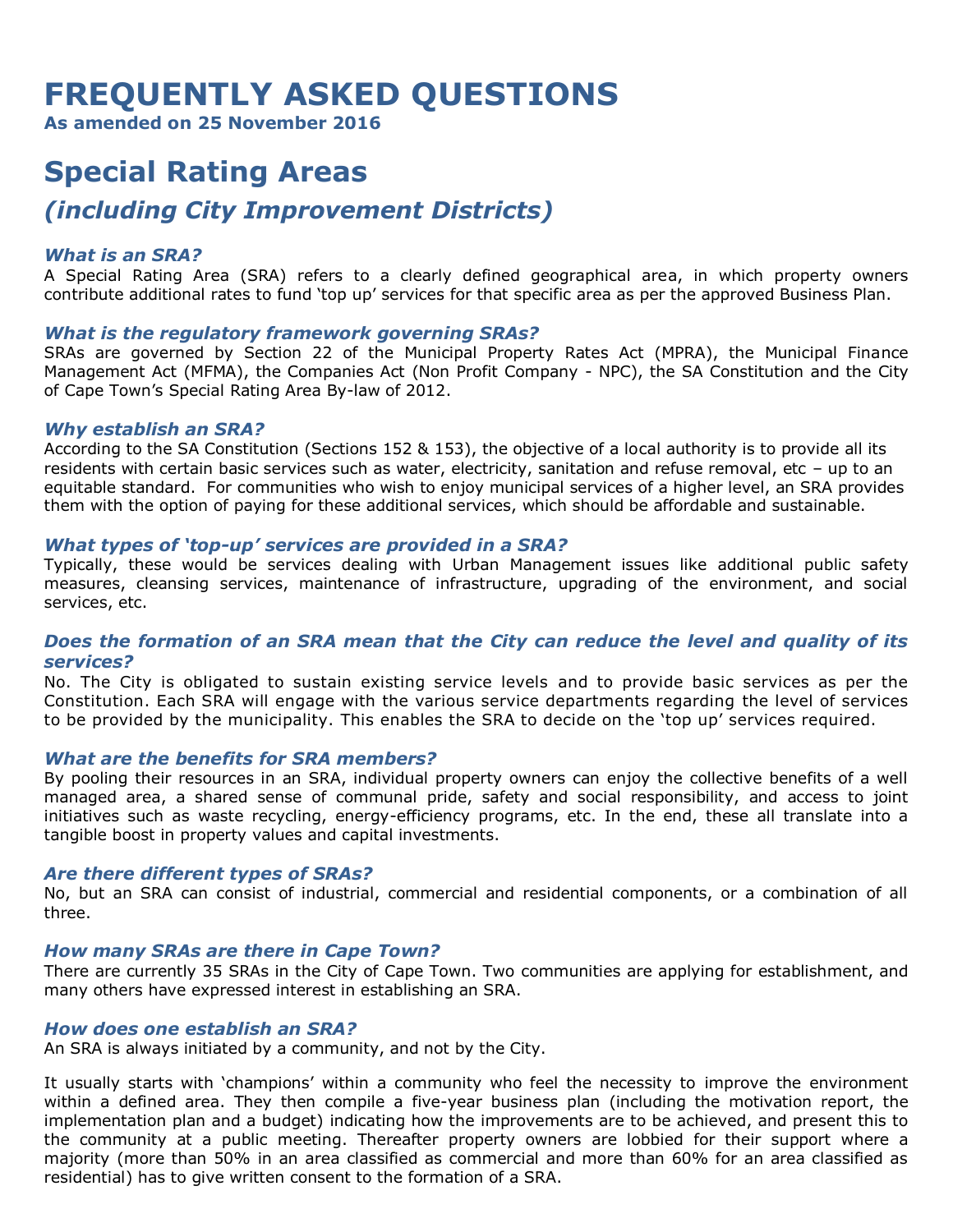Once this has been obtained, the steering group has to submit an application to the City. The application is then advertised in the media and property owners are also notified to allow them at least 60 days to render any comments or objections. The City then considers the application with the objections at a full sitting of Council.

After the City has approved the application, a NPC is set up and a board is elected. The NPC has to register for VAT, open a bank account and be registered as a vendor with the City, etc. This must all be in place before the City makes any payment to the SRA.

#### *Who manages the SRA?*

An SRA is a NPC managed by a board elected by its members, and operated by a management team appointed by the board. Property owners must sign up for NPC membership to allow them to participate in the SRA`s affairs. The City is not involved in their day-to-day operations, but merely exercises financial oversight and legal compliance.

#### *Who monitors the finances?*

An SRA is governed by the Companies Act (71 of 2008) and manages its own finances and appoints its own auditors. The audited financial statements form part of the City's consolidated accounts, which are reviewed by the Auditor-General. In addition, monthly financial reports are submitted to the City to monitor and to ensure that expenditure is incurred according to the budget. All SRAs have to submit the Chairman`s report and AFS to the relevant Subcouncil, within two months of their AGM, for noting.

# *How is an SRA funded?*

An SRA is funded from the additional rates paid by property owners within the boundary of the SRA. It does not receive any grants or subsidies from the City, but does have the powers to raise additional income.

# *How are the SRA additional rates calculated?*

The SRA management confirms the properties within the boundaries of the SRA, which is then linked by the City to the municipal valuations according to the most recent general valuation roll.

The SRA management annually prepares an overall budget for the year. This is based on the specific needs of the area as set out in the approved Business Plan. Individual contributions are then calculated by dividing up the budget total according to the municipal valuations of each property, proportional to the total valuation of the SRA.

The SRA Policy allows for a differentiation in tariffs for the different types of properties – be it residential, commercial or industrial.

This tariff is then expressed as a Rand in the rand and is applicable over a financial year, which starts on 1 July.

The SRA budget and proposed tariff have to be approved by the City, and advertised for comments and objections as part of the City's budget process prior to implementation on 1 July.

# *How are the SRA additional rates collected?*

The City collects the additional rates on behalf of the SRA. It does not go to the City, although they share an invoice to save on collection costs. The additional rate appears as a separate item (improvement district) on the monthly municipal account of each property owner liable to pay the SRA additional rates within the SRA.

# *What happens to the difference between the actual billing and the payover?*

The City pays the SRA a monthly amount equivalent to one-twelfth of its approved budget less 3% as a provision for bad debts. The provision for bad debts is kept in a ring-fenced account for the SRA. At the end of the financial year the City reconciles the billing with the SRA budget pay overs and any under or over billing is offset against the accumulated bad debt account. This account is subsequently compared with the arrears as at the end of the financial year. When the latter is less than the accumulated bad debts, 75% of the difference is paid to the SRA as per the Finance Agreement concluded between the City and the SRA.

# *Is the payment of the additional rates mandatory for all properties within the SRA?*